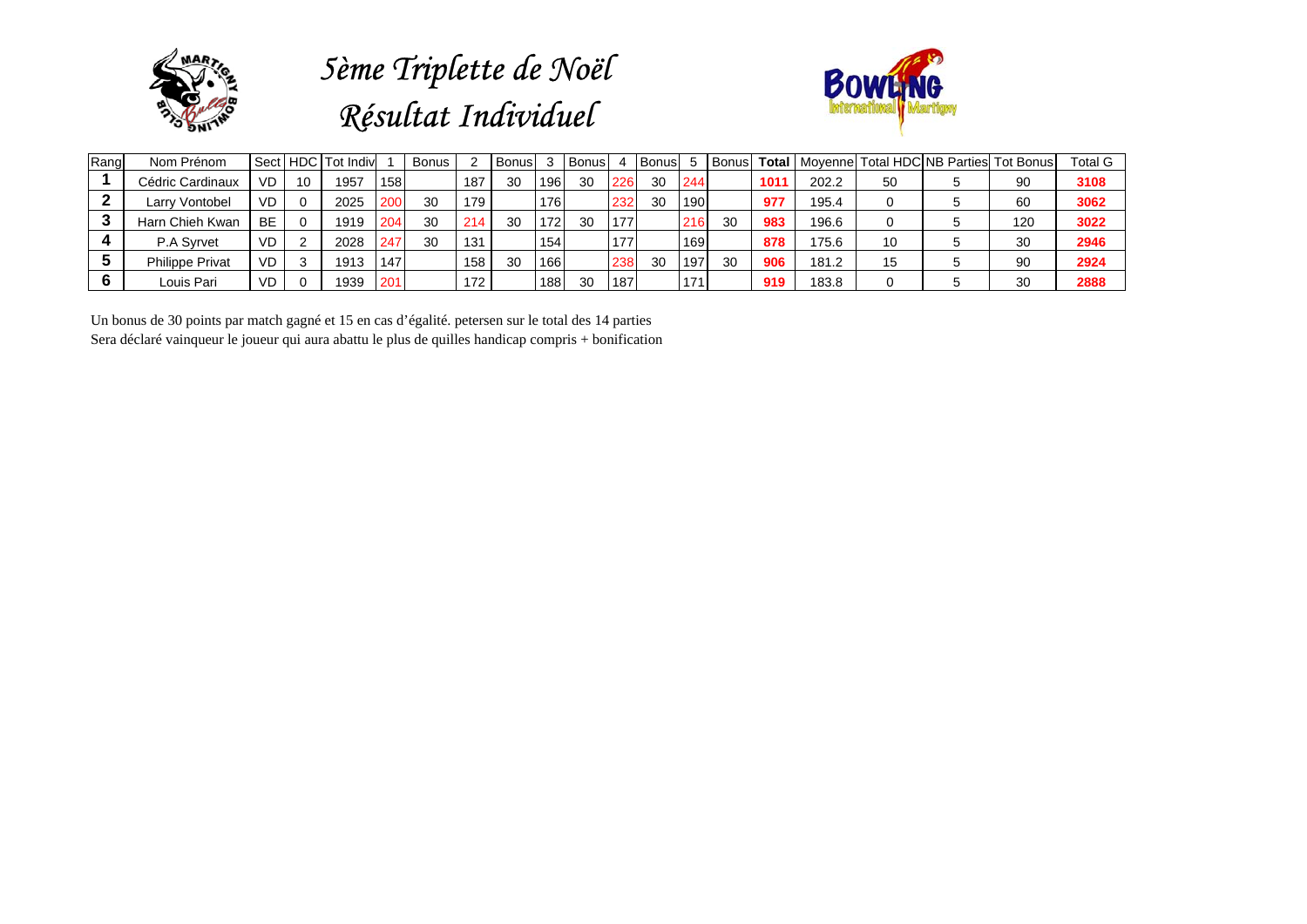

## *5ème Triplette de Noël Résultat Individuel*



| Rang        | Nom Prénom         | Sect      | <b>HDC</b> |     | $\overline{2}$ | 3   | Total | Moyenne | <b>Total HDC</b> | <b>NB Parties</b> | <b>Total G</b> |
|-------------|--------------------|-----------|------------|-----|----------------|-----|-------|---------|------------------|-------------------|----------------|
|             | P.A Syrvet         | VD        | 2          | 248 | 289            | 236 | 773   | 257.667 | 6                | 3                 | 2028           |
| $\mathbf 2$ | Larry Vontobel     | VD        | 0          | 208 | 257            | 207 | 672   | 224     | 0                | 3                 | 2025           |
| 3           | Cédric Cardinaux   | VD        | 10         | 222 | 201            | 233 | 656   | 218.667 | 30               | 3                 | 1957           |
| 4           | Louis Pari         | VD        | 0          | 210 | 213            | 178 | 601   | 200.333 | 0                | 3                 | 1939           |
| 5           | Harn Chieh Kwan    | <b>BE</b> | 0          | 233 | 183            | 203 | 619   | 206.333 | 0                | 3                 | 1919           |
| 6           | Philippe Privat    | VD        | 3          | 222 | 189            | 257 | 668   | 222.667 | 9                | 3                 | 1913           |
|             | Grégoire Romailler | VD        | 5          | 215 | 203            | 213 | 631   | 210.333 | 15               | 3                 | 1907           |
| 8           | Goran Persson      | <b>BS</b> | 2          | 195 | 213            | 266 | 674   | 224.667 | 6                | 3                 | 1892           |
| 9           | Jean-Marc Godel    | VD        | $\Omega$   | 189 | 178            | 242 | 609   | 203     | 0                | 3                 | 1851           |
| 10          | Marcio Silvestre   | VD        | 0          | 192 | 185            | 189 | 566   | 188.667 | 0                | 3                 | 1824           |
| 11          | Doppler Philippe   | <b>BS</b> | 0          | 205 | 205            | 178 | 588   | 196     | 0                | 3                 | 1796           |
| 12          | Christophe Oberson | VD        | $\Omega$   | 167 | 168            | 214 | 549   | 183     | 0                | 3                 | 1791           |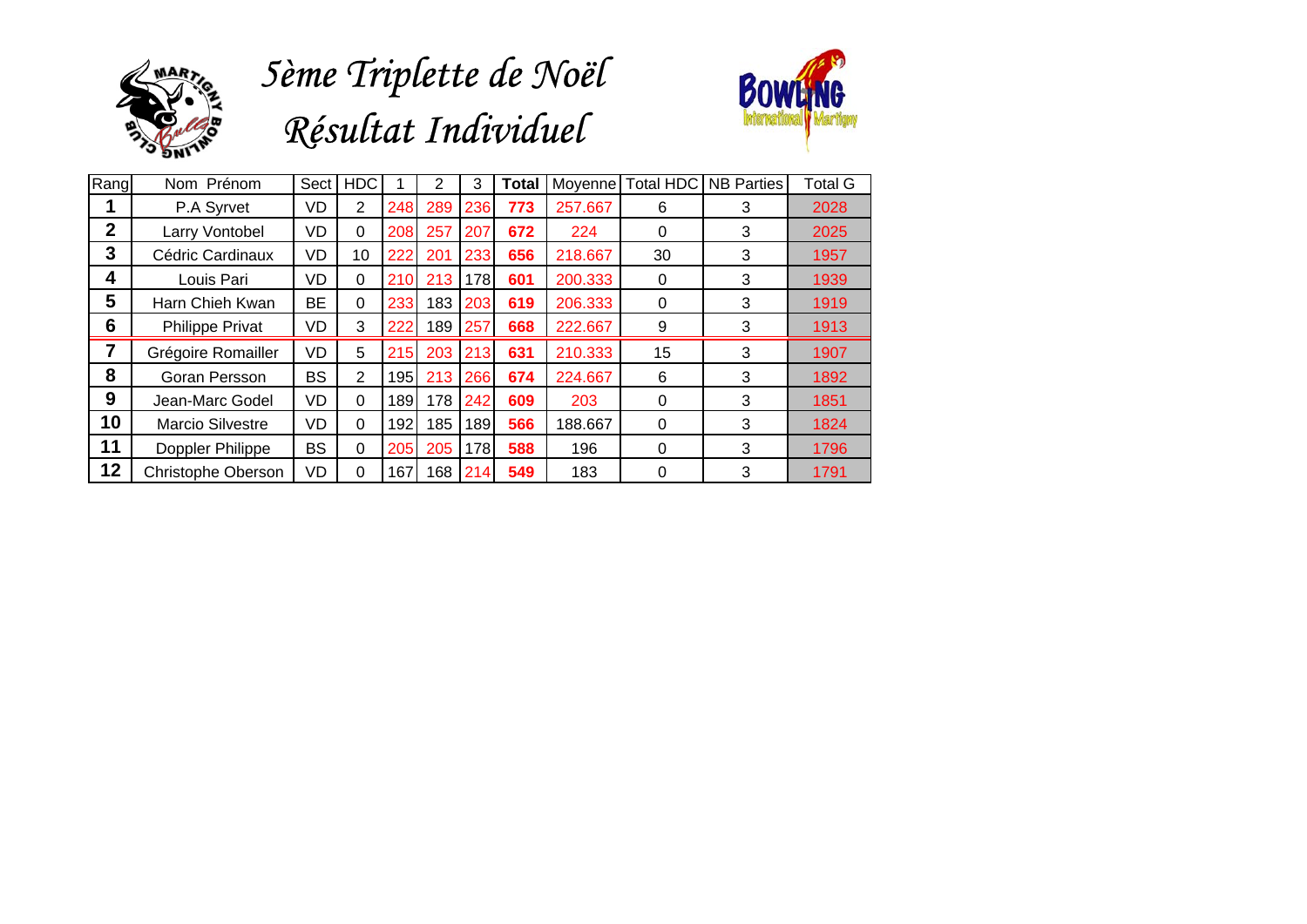

## *Résultat Individuel 5ème Triplette de Noël*



| Rang             | Nom Prénom              | Sect       | <b>HDC</b>     |      | $\overline{2}$ | 3       | 4           | 5           | 6               | Total    |         | Moyenne Total HDC | <b>NB Parties</b> | Total G     |
|------------------|-------------------------|------------|----------------|------|----------------|---------|-------------|-------------|-----------------|----------|---------|-------------------|-------------------|-------------|
| 1                | Larry Vontobel          | <b>VD</b>  | 0              | 226  | 178            | 241     | 257         | 275         | 176             | 1353     | 225.5   | $\Omega$          | 6                 | 1353        |
| $\overline{2}$   | Louis Pari              | <b>VD</b>  | 0              | 238  | 211            |         |             |             | 245 216 249 179 | 1338     | 223     | 0                 | 6                 | 1338        |
| 3                | Harn Chieh Kwan         | <b>BE</b>  | 0              | 183  | 204            | 232     |             |             | 245 180 256     | 1300     | 216.667 | $\mathbf 0$       | $\,6\,$           | 1300        |
| 4                | Cédric Cardinaux        | <b>VD</b>  | 10             | 222  | 233            |         |             |             | 229 181 176 170 | 1211     | 201.833 | 60                | 6                 | 1271        |
| 5                | Grégoire Romailler      | <b>VD</b>  | 5              | 229  | 170            |         |             | 194 174 227 | 237             | 1231     | 205.167 | 30                | 6                 | 1261        |
| $6\phantom{1}$   | Marcio Silvestre        | <b>VD</b>  | 0              | 225  | 224            |         |             |             | 217 233 189 170 | 1258     | 209.667 | $\mathbf 0$       | $\,6\,$           | 1258        |
| 7                | P.A Syrvet              | VD         | 2              | 209  | 224            |         | 195 181     | 257         | 171             | 1237     | 206.167 | 12                | $\,6\,$           | 1249        |
| 8                | Christophe Oberson      | VD         | 0              | 224  | 201            |         | 213 221     | 225         | 158             | 1242     | 207     | $\mathbf 0$       | 6                 | 1242        |
| $\boldsymbol{9}$ | Jean-Marc Godel         | <b>VD</b>  | 0              | 257  | 180            |         |             | 238 173 183 | 211             | 1242     | 207     | 0                 | 6                 | 1242        |
| 10               | Philippe Privat         | <b>VD</b>  | 3              | 222  | 186            |         |             |             | 253 173 209 175 | 1218     | 203     | 18                | $\,6\,$           | 1236        |
| 11               | Goran Persson           | <b>BS</b>  | 2              | 2261 | 214            |         | 199 190 177 |             | 194             | 1200     | 200     | 12                | 6                 | 1212        |
| 12               | Doppler Philippe        | <b>BS</b>  | 0              | 211  | 182            | 222     |             |             | 218 180 195     | 1208     | 201.333 | $\mathbf 0$       | $\,6\,$           | 1208        |
| 13               | <b>Mathieu Berges</b>   | <b>VD</b>  | 0              | 232  | 202            | 165     | 247         | 178         | 167             | 1191     | 198.5   | $\overline{0}$    | 6                 | 1191        |
| 14               | Cosimo Martignano       | VD         | 0              | 179  | 233            | 186     |             | 196 206     | 190             | 1190     | 198.333 | $\overline{0}$    | 6                 | 1190        |
| 15               | Sacha Schnorf           | ZH         | 15             | 159  | 173            |         | 132 175     | 233 211     |                 | 1083     | 180.5   | 90                | 6                 | 1173        |
| 16               | <b>Patrice Girardin</b> | <b>VD</b>  | 8              | 166  | 181            | 210     | 193         | 177         | 184             | 1111     | 185.167 | 48                | 6                 | 1159        |
| 17               | Michel Cherbuin         | <b>VD</b>  | 6              | 185  | 186            | 168     | 162         | 182         | 194             | 1077     | 179.5   | 36                | 6                 | 1113        |
| 18               | Martinez Marie-Claude   | <b>GE</b>  | 17             | 181  | 156            | 154     | 202         | 146         | 169             | 1008     | 168     | 102               | 6                 | 1110        |
| 19               | Jean-Marie Lansaque     | <b>GE</b>  | 17             | 148  | 169            | 180     | 166         | 152         | 183             | 998      | 166.333 | 102               | 6                 | 1100        |
| 20               | Serge Burgé             | <b>GE</b>  | 8              | 157  | 171            | 188     | 166         | 158         | 200             | 1040     | 173.333 | 48                | 6                 | 1088        |
| 21               | Cedric Bonzon           | <b>VD</b>  | 0              | 191  | 168            | 170 201 |             | 194         | 154             | 1078     | 179.667 | $\overline{0}$    | 6                 | 1078        |
| 22               | Andi Linggi             | <b>BS</b>  | 8              | 205  | 187            | 181     | 181         | 120         | 152             | 1026     | 171     | 48                | $\,6\,$           | 1074        |
| 23               | <b>Yuval Riegler</b>    | <b>JBS</b> | 5              | 169  | 185            |         |             | 150 190 136 | 165             | 995      | 165.833 | 30                | $\,6\,$           | 1025        |
| 24               | <b>Gregor Ramsak</b>    | ZH         | $\overline{7}$ |      |                |         |             |             |                 | $\Omega$ | #DIV/0! | $\mathbf 0$       | $\mathbf 0$       | $\mathbf 0$ |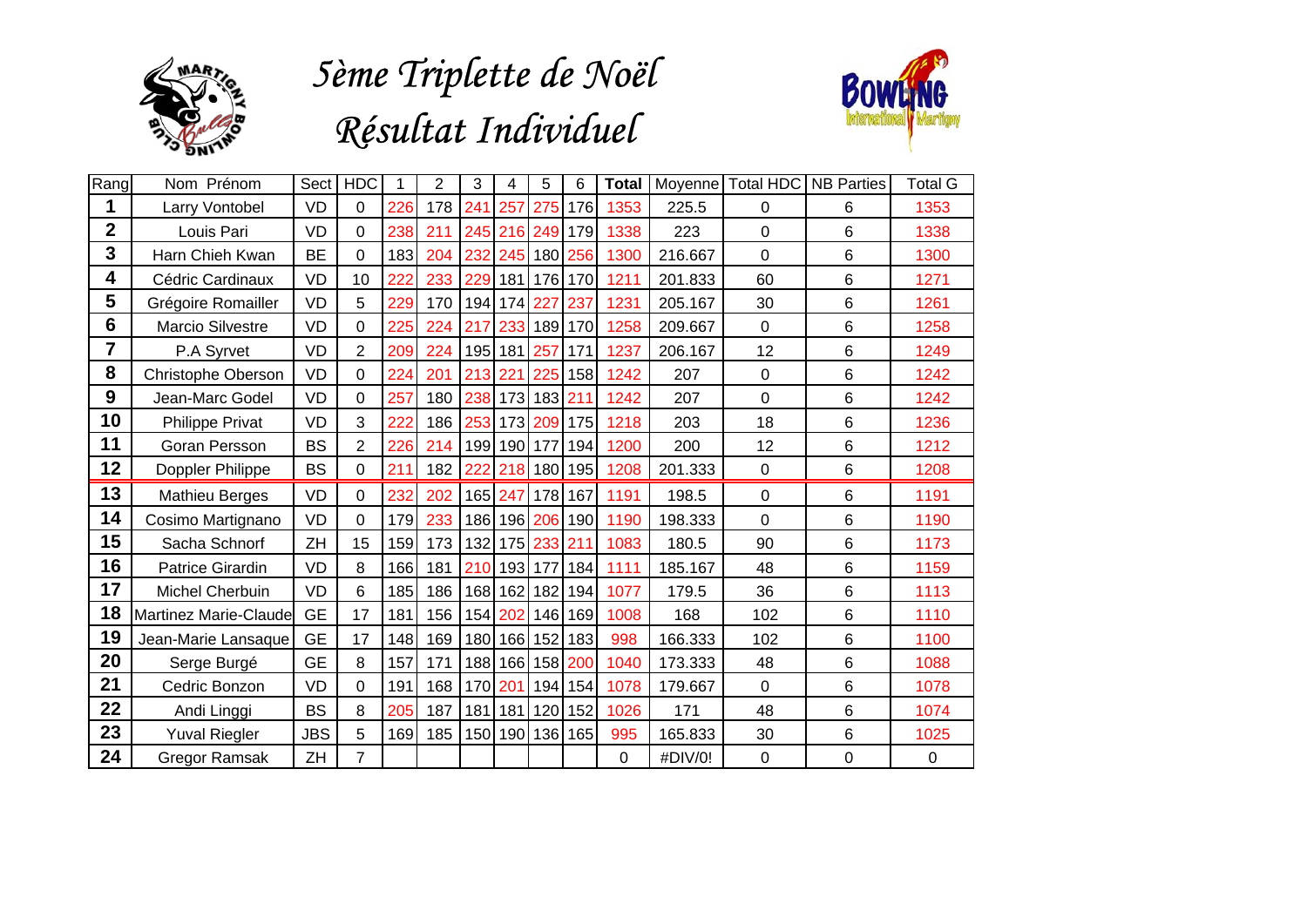| <b>Christophe Oberson</b>    | $\overline{VD}$          | 0               | 179               | 268              | 198              | $\overline{223}$ | 267              | 236              | 1371 | 228.5   | $\mathbf 0$     | 6              | 1371 |
|------------------------------|--------------------------|-----------------|-------------------|------------------|------------------|------------------|------------------|------------------|------|---------|-----------------|----------------|------|
| Harn Chieh Kwan              | BE                       | 0               | 213               | 180              |                  | 243 209 199      |                  | 280              | 1324 | 220.667 | 0               | $\overline{6}$ | 1324 |
| Larry Vontobel               | VD                       | 0               | 186               | 176              | 193              | 279              | 257              | 230              | 1321 | 220.167 | $\overline{0}$  | $\overline{6}$ | 1321 |
| Cosimo Martignano            | VD                       | 0               | 245               | $\overline{247}$ | 234              | 199              | 221              | 170              | 1316 | 219.333 | $\mathbf 0$     | 6              | 1316 |
| <b>Philippe Privat</b>       | VD                       | 3               | 159               | 244              | $\overline{214}$ | 231              | $\overline{215}$ | $\overline{222}$ | 1285 | 214.167 | $\overline{18}$ | 6              | 1303 |
| Grégoire Romailler           | VD                       | 5               | 243               | $\overline{200}$ | 193              | 182              | 256              | 198              | 1272 | 212     | 30              | 6              | 1302 |
| Jean-Marc Godel              | VD                       | 0               | 178               | 229              | 233              | 191              | 207              | 248              | 1286 | 214.333 | $\mathbf 0$     | 6              | 1286 |
| <b>Marcio Silvestre</b>      | VD                       | 0               | 167               | 254              | $\overline{223}$ | 191              | 226              | 214              | 1275 | 212.5   | $\mathbf 0$     | $\overline{6}$ | 1275 |
| Cedric Bonzon                | VD                       | 0               | 192               | $\overline{209}$ | 168              | 247              | $\overline{222}$ | 236              | 1274 | 212.333 | $\overline{0}$  | $\overline{6}$ | 1274 |
| <b>Yuval Riegler</b>         | <b>JBS</b>               | $\overline{5}$  | 238               | 247              | 176              | 157              | 232              | 188              | 1238 | 206.333 | $\overline{30}$ | $\overline{6}$ | 1268 |
| Doppler Philippe             | $\overline{BS}$          | $\overline{0}$  | 290               | 193              | $\overline{219}$ | 188              | 168              | 193              | 1251 | 208.5   | $\overline{0}$  | 6              | 1251 |
| Cédric Cardinaux             | VD                       | $\overline{10}$ | 227               | 142              | 189              | 192              | 217              | $\overline{203}$ | 1170 | 195     | 60              | $\overline{6}$ | 1230 |
| Louis Pari                   | VD                       | 0               | 225               | 226              | 193              | 211              | 167              | 203              | 1225 | 204.167 | $\mathbf 0$     | 6              | 1225 |
| P.A Syrvet                   | VD                       | $\overline{2}$  | 199               | 192              | 215              | 201              | 190              | $\overline{214}$ | 1211 | 201.833 | $\overline{12}$ | 6              | 1223 |
| <b>Martinez Marie-Claude</b> | GE                       | $\overline{17}$ | 219               | 190              | 146              | 193              | 200              | 163              | 1111 | 185.167 | 102             | $\overline{6}$ | 1213 |
| Jean-Marie Lansaque          | $\overline{GE}$          | $\overline{17}$ | $\frac{175}{175}$ | $\overline{242}$ | 189              | 190              | 164              | 151              | 1111 | 185.167 | 102             | $\overline{6}$ | 1213 |
| Andi Linggi                  | $\overline{\mathsf{BS}}$ | 8               | 186               | 177              | 228              | $\overline{217}$ | 179              | 173              | 1160 | 193.333 | $\overline{48}$ | $\overline{6}$ | 1208 |
| <b>Gregor Ramsak</b>         | $\overline{ZH}$          | $\overline{7}$  | 209               | $\overline{210}$ | 161              | 186              | 194              | 203              | 1163 | 193.833 | 42              | 6              | 1205 |
| Sacha Schnorf                | ZH                       | $\overline{15}$ | 148               | $\overline{221}$ | 188              | 166              | 249              | 140              | 1112 | 185.333 | 90              | 6              | 1202 |
| <b>Patrice Girardin</b>      | VD                       | 8               | $\overline{225}$  | $\overline{202}$ | 179              | 184              | 191              | 173              | 1154 | 192.333 | $\overline{48}$ | 6              | 1202 |
| <b>Mathieu Berges</b>        | VD                       | 0               | 144               | 193              | 176              | 214              | 247              | $\overline{227}$ | 1201 | 200.167 | $\mathbf 0$     | $\overline{6}$ | 1201 |
| Goran Persson                | $\overline{\text{BS}}$   | $\overline{2}$  | 159               | 198              | 233              | 245              | 172              | 178              | 1185 | 197.5   | 12              | 6              | 1197 |
| <b>Michel Cherbuin</b>       | VD                       | 6               | 181               | $\overline{214}$ | 185              | 174              | 191              | 216              | 1161 | 193.5   | $\overline{36}$ | $\overline{6}$ | 1197 |
| Serge Burgé                  | <b>GE</b>                | $\overline{8}$  | 177               | 188              | 168              | 237              | 196              | 177              | 1143 | 190.5   | 48              | $\overline{6}$ | 1191 |
| <b>François Grohens</b>      | <b>VD</b>                | 16              | 161               | 183              | 204              | 153              | 190              | 203              | 1094 | 182.333 | 96              | 6              | 1190 |
| <b>Laurent Cavin</b>         | VD                       | 4               | $\overline{216}$  | 147              | $\overline{210}$ | 147              | 221              | 224              | 1165 | 194.167 | $\overline{24}$ | $\overline{6}$ | 1189 |
| Michael Defago               | VD                       | 9               | 176               | 176              | 160              | 225              | $\overline{222}$ | 174              | 1133 | 188.833 | $\overline{54}$ | 6              | 1187 |
| Martinez Vanessa             | $\overline{GE}$          | 9               | 166               | 184              | 146              | 226              | 189              | $\overline{221}$ | 1132 | 188.667 | $\overline{54}$ | 6              | 1186 |
| Jean Bernard Monnera         | JU                       | 19              | 163               | 170              | 145              | 202              | 235              | 157              | 1072 | 178.667 | 114             | 6              | 1186 |
| Vasco Mendes                 | VD                       | 0               | 185               | 214              | 190              | 234              | 189              | 173              | 1185 | 197.5   | $\mathbf 0$     | $\overline{6}$ | 1185 |
| Marie Noel Morand            | $\overline{GE}$          | $\overline{8}$  | 185               | 212              | 170              | 183              | $\overline{205}$ | 182              | 1137 | 189.5   | 48              | $\overline{6}$ | 1185 |
| <b>Berardo De Felicis</b>    | VD                       | $\overline{7}$  | 158               | 192              | $\overline{262}$ | $\overline{200}$ | 180              | 147              | 1139 | 189.833 | 42              | $\overline{6}$ | 1181 |
| Hans Schutz                  | $\overline{ZH}$          | 8               | 147               | 184              | $\overline{200}$ | 221              | 175              | 205              | 1132 | 188.667 | 48              | $\overline{6}$ | 1180 |
| Valentin Meylan              | <b>GE</b>                | $\overline{26}$ | 155               | $\overline{132}$ | $\overline{200}$ | 188              | 147              | $\overline{201}$ | 1023 | 170.5   | 156             | 6              | 1179 |
| Jean-Louis Grolhier          | <b>VD</b>                | 0               | 192               | 200              | 179              | 190              | 223              | 192              | 1176 | 196     | $\pmb{0}$       | 6              | 1176 |
| Michele Cuccurullo           | VD                       | $\overline{7}$  | 212               | 183              | 189              | 180              | 180              | 190              | 1134 | 189     | 42              | 6              | 1176 |
| Savarino Giuseppe            | VD                       | 13              | 184               | 178              | 194              | 191              | 168              | 181              | 1096 | 182.667 | 78              | 6              | 1174 |
| <b>Victor Pires</b>          | VD                       | $\overline{15}$ | 171               | 176              | $\overline{202}$ | $\overline{218}$ | 147              | 170              | 1084 | 180.667 | $\overline{90}$ | $\overline{6}$ | 1174 |
| Tania Cuva                   | $\overline{ZH}$          | 0               | 194               | $\overline{223}$ | 187              | 185              | 199              | 182              | 1170 | 195     | $\mathsf 0$     | 6              | 1170 |
| Pierre Alain Cardinaux       | VD                       | $\overline{5}$  | 209               | 228              | $\overline{202}$ | $\overline{142}$ | 134              | 222              | 1137 | 189.5   | $\overline{30}$ | $\overline{6}$ | 1167 |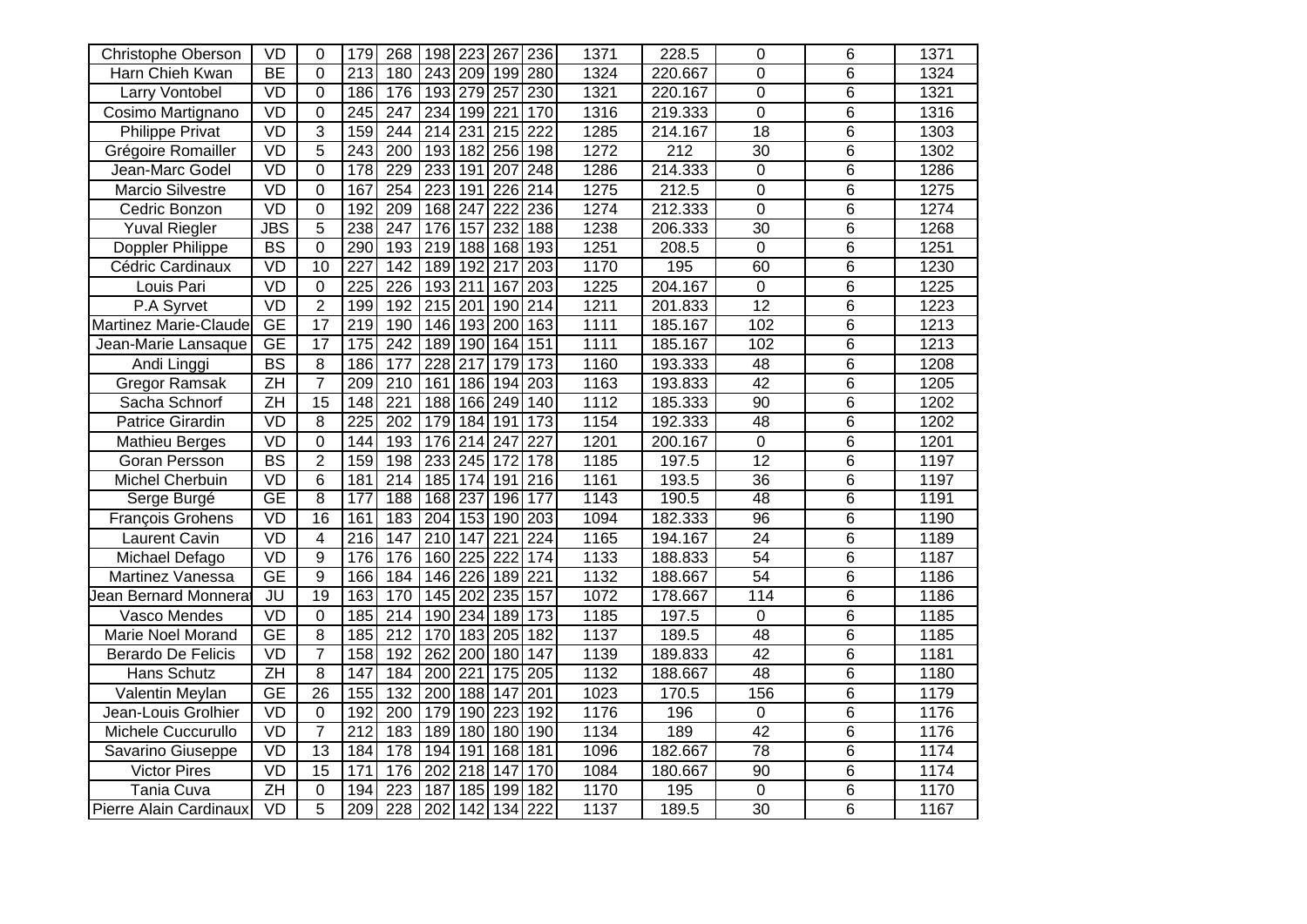| Daniel Punsalan            | BE                                | $\overline{10}$ | 177              | 191              | 157              | 216              | 149              | 216              | 1106               | 184.333 | 60               | 6              | 1166 |
|----------------------------|-----------------------------------|-----------------|------------------|------------------|------------------|------------------|------------------|------------------|--------------------|---------|------------------|----------------|------|
| Gianni Cibin               | $\overline{VD}$                   | 8               | 160              | 153              |                  | 196 225 163 220  |                  |                  | 1117               | 186.167 | $\overline{48}$  | 6              | 1165 |
| <b>Cedric Regenass</b>     | VD                                | 1               | 233              | $\overline{200}$ | 170              | 181              | 159              | 215              | 1158               | 193     | $\overline{6}$   | $\overline{6}$ | 1164 |
| Philippe Huber             | VD                                | 0               | 171              | 238              | 160              | 200              | 164              | 230              | 1163               | 193.833 | $\overline{0}$   | 6              | 1163 |
| <b>Robert Des Pouys</b>    | VD                                | $\overline{15}$ | 197              | 166              | 159              | 161              | $\overline{210}$ | 180              | 1073               | 178.833 | $\overline{90}$  | 6              | 1163 |
| Natacha Corminboeuf        | VD                                | 13              | 185              | 185              | 223              | 124              | 204              | 163              | 1084               | 180.667 | 78               | $\overline{6}$ | 1162 |
| <b>Javier Mas</b>          | VD                                | 14              | 155              | 187              | 182              | 192              | 165              | 197              | 1078               | 179.667 | 84               | 6              | 1162 |
| <b>Gregory Chopard</b>     | $\overline{\mathsf{J}\mathsf{U}}$ | 10              | 173              | 164              | 232              | 185              | 171              | 177              | 1102               | 183.667 | 60               | $\overline{6}$ | 1162 |
| <b>Etienne Martin</b>      | VD                                | $\overline{13}$ | $\overline{210}$ | 174              | 187              | 182              | 177              | 150              | 1080               | 180     | 78               | $\overline{6}$ | 1158 |
| Valérie Cornuz             | VD                                | $\mathbf{1}$    | 196              | 176              | $\overline{222}$ | 170              | 218              | 170              | 1152               | 192     | 6                | $\overline{6}$ | 1158 |
| <b>Bernd Biallas</b>       | <b>BE</b>                         | $\overline{7}$  | 163              | $\overline{203}$ | 155              | 170              | 202              | $\overline{223}$ | 1116               | 186     | 42               | 6              | 1158 |
| <b>Sabine Chollet</b>      | $\overline{GE}$                   | $\overline{5}$  | 164              | 181              | 185              | 178              | 208              | 211              | 1127               | 187.833 | 30               | $\overline{6}$ | 1157 |
| Joel Fontaine              | <b>GE</b>                         | 16              | 181              | 156              | 169              | 179              | 167              | 208              | 1060               | 176.667 | 96               | 6              | 1156 |
| <b>Christophe Regenass</b> | VD                                | $\overline{12}$ | 156              | 197              | 176              | 165              | 188              | 199              | 1081               | 180.167 | $\overline{72}$  | 6              | 1153 |
| <b>Yves Pfister</b>        | VD                                | $\overline{13}$ | 162              | 184              | 155              | $\overline{219}$ | 192              | 161              | 1073               | 178.833 | $\overline{78}$  | $\overline{6}$ | 1151 |
| Leonardo Liquiran          | VD                                | 12              | 180              | 189              | 162              | 173              | 164              | 211              | 1079               | 179.833 | $\overline{72}$  | $\overline{6}$ | 1151 |
| <b>Xavier Ecoffey</b>      | VD                                | $\mathbf 1$     | 173              | 204              | 191              | 158              | 169              | 248              | 1143               | 190.5   | $\overline{6}$   | $\overline{6}$ | 1149 |
| <b>Olivier Dancla</b>      | VD                                | 8               | 207              | 169              | 170              | 171              | 181              | 201              | 1099               | 183.167 | $\overline{48}$  | 6              | 1147 |
| <b>Daniel Roth</b>         | $\overline{BS}$                   | $\overline{0}$  | 169              | 176              | 215              | 185              | 192              | 210              | 1147               | 191.167 | $\overline{0}$   | $\overline{6}$ | 1147 |
| Louis Cherillo             | VD                                | $\overline{13}$ | 189              | 185              | 154              | 171              | 184              | 184              | 1067               | 177.833 | $\overline{78}$  | 6              | 1145 |
| <b>Nils Humbel</b>         | $\overline{BS}$                   | 0               | 167              | $\overline{205}$ | 181              | 187              | 221              | 182              | 1143               | 190.5   | $\mathbf 0$      | $\overline{6}$ | 1143 |
| <b>Tony Urgese</b>         | VD                                | 5               | 191              | 190              | 187              | 193              | 183              | 168              | 1112               | 185.333 | 30               | 6              | 1142 |
| <b>Clive Genevaz</b>       | VD                                | $\overline{15}$ | 159              | 192              | 176              | 171              | 181              | 172              | $\frac{1051}{100}$ | 175.167 | $\overline{90}$  | $\overline{6}$ | 1141 |
| Giovanni Turla             | VD                                | 13              | 198              | 169              | 200              | 179              | 126              | 191              | 1063               | 177.167 | 78               | $\overline{6}$ | 1141 |
| Marcel Wegmuller           | $\overline{GE}$                   | 17              | 130              | 188              | 191              | 164              | 159              | 204              | 1036               | 172.667 | 102              | 6              | 1138 |
| <b>Doppler Thomas</b>      | $\overline{BS}$                   | 0               | 132              | $\overline{224}$ | 187              | 179              | 220              | 195              | 1137               | 189.5   | $\overline{0}$   | $\overline{6}$ | 1137 |
| <b>Gerard Chautard</b>     | VD                                | 6               | 178              | $\overline{215}$ | 185              | 169              | 200              | 153              | 1100               | 183.333 | $\overline{36}$  | 6              | 1136 |
| Michael Deiner             | $\overline{BS}$                   | 4               | 189              | 161              | 162              | 192              | 192              | 216              | 1112               | 185.333 | $\overline{24}$  | 6              | 1136 |
| Pascal Perito              | <b>GE</b>                         | 10              | 165              | 175              | 168              | 197              | 197              | 174              | 1076               | 179.333 | 60               | 6              | 1136 |
| Jacques Bœuf               | <b>GE</b>                         | $\overline{17}$ | 178              | 181              | 164              | 190              | 149              | 171              | 1033               | 172.167 | 102              | 6              | 1135 |
| Marie-Françoise Hadda      | $\overline{NE}$                   | $\overline{35}$ | 163              | 125              | 176              | 157              | 144              | 158              | 923                | 153.833 | $\overline{210}$ | $\overline{6}$ | 1133 |
| <b>Emeline Bramm</b>       | $\overline{GE}$                   | 17              | 145              | 144              | 166              | 183              | 199              | 193              | 1030               | 171.667 | 102              | $\overline{6}$ | 1132 |
| Roberto Gili               | $\overline{GE}$                   | $\overline{21}$ | 150              | 193              | 161              | 143              | 178              | 179              | 1004               | 167.333 | 126              | $\overline{6}$ | 1130 |
| Doppler Ruth               | $\overline{BS}$                   | $\overline{7}$  | 173              | 192              | 188              | 180              | 181              | 173              | 1087               | 181.167 | 42               | $\overline{6}$ | 1129 |
| Eric Bezuchet              | $\overline{VD}$                   | 4               | 226              | 222              | 160              | 147              | 169              | 180              | 1104               | 184     | 24               | 6              | 1128 |
| Franco Martignano          | VD                                | 14              | 177              | 140              | 179              | 188              | 182              | 176              | 1042               | 173.667 | 84               | 6              | 1126 |
| Nadia Hagner               | <b>GE</b>                         | $\overline{23}$ | 133              | 153              | 184              | 172              | 176              | 170              | 988                | 164.667 | 138              | 6              | 1126 |
| <b>Martin Schwab</b>       | BE                                | $\overline{11}$ | 162              | $\overline{216}$ | $\overline{209}$ | 116              | 169              | 187              | 1059               | 176.5   | 66               | $\overline{6}$ | 1125 |
| Roland Regenass            | VD                                | $\overline{16}$ | 154              | 178              | $\overline{215}$ | 156              | 170              | 156              | 1029               | 171.5   | $\overline{96}$  | 6              | 1125 |
| <b>Thomas Pepin</b>        | <b>GE</b>                         | $\overline{11}$ | 157              | 153              | 157              | $\overline{217}$ | $\overline{203}$ | 172              | 1059               | 176.5   | 66               | $\overline{6}$ | 1125 |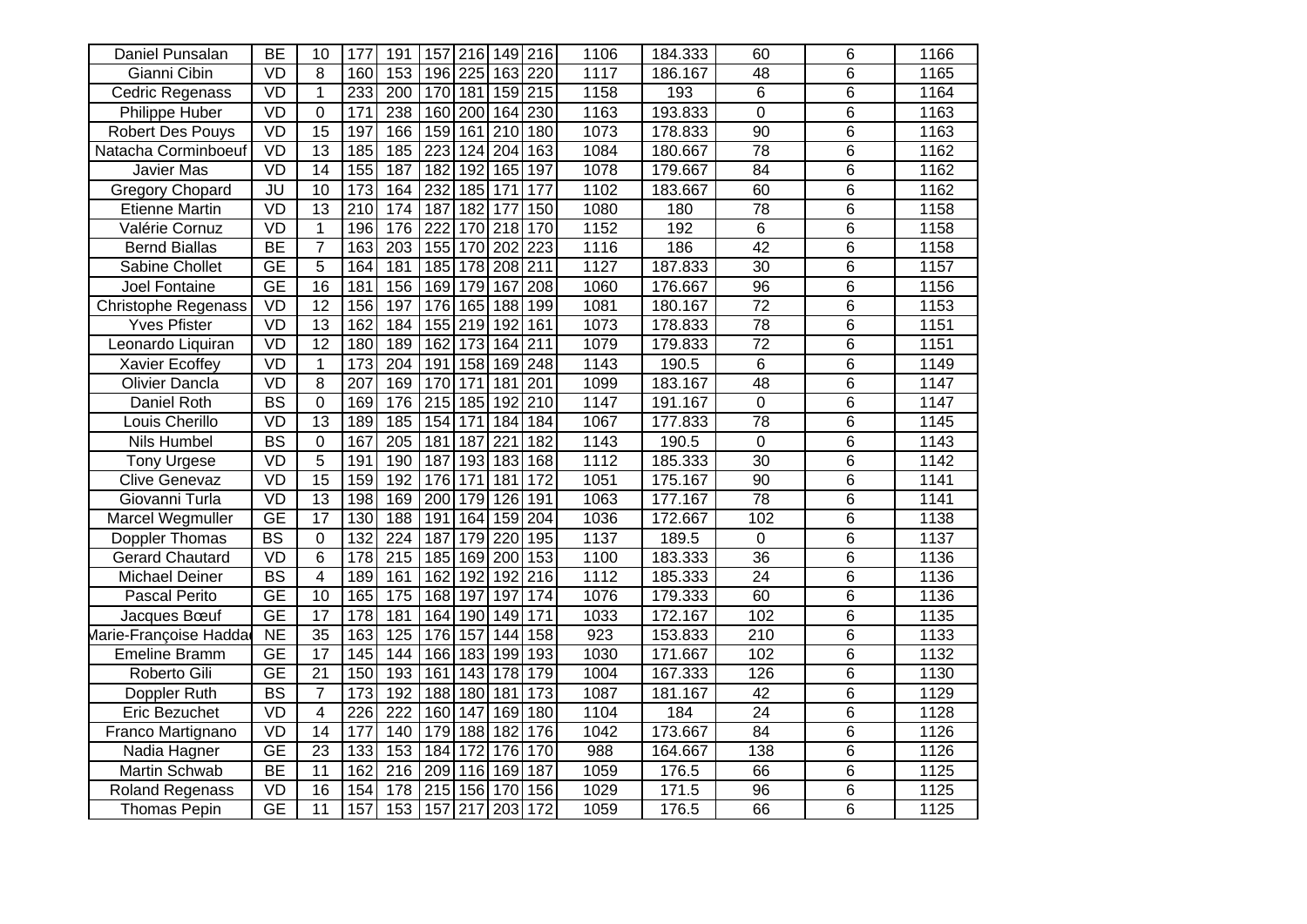| Ivan Zini                 | VD                       | 0               | 178             | 211              | 213              | 185 | 160              | $\overline{175}$ | 1122             | 187     | $\overline{0}$   | 6              | 1122 |
|---------------------------|--------------------------|-----------------|-----------------|------------------|------------------|-----|------------------|------------------|------------------|---------|------------------|----------------|------|
| Paulo Pereira             | VD                       | $\overline{4}$  | 181             | 163              | 173              | 182 | 213              | 186              | 1098             | 183     | $\overline{24}$  | $\overline{6}$ | 1122 |
| <b>Branka Cindric</b>     | VD                       | $\overline{22}$ | 183             | 158              | 147              | 172 | $\overline{147}$ | 183              | 990              | 165     | 132              | $\overline{6}$ | 1122 |
| Marco Casarano            | VD                       | $\overline{20}$ | 145             | 161              | 196              | 167 | 178              | 154              | 1001             | 166.833 | 120              | $\overline{6}$ | 1121 |
| <b>Claude Dietrich</b>    | VD                       | $\overline{22}$ | 125             | 158              | 167              | 198 | 194              | 146              | 988              | 164.667 | 132              | 6              | 1120 |
| <b>Claudia Aries</b>      | <b>GE</b>                | $\overline{34}$ | 138             | 145              | 155              | 164 | 134              | 179              | $\overline{915}$ | 152.5   | $\overline{204}$ | $\overline{6}$ | 1119 |
| Etienne Halapi            | JU                       | $\overline{22}$ | 142             | $\overline{203}$ | 182              | 143 | 169              | 146              | 985              | 164.167 | 132              | $\overline{6}$ | 1117 |
| Luigi Viesti              | JU                       | 24              | 158             | 190              | 151              | 132 | 204              | 138              | 973              | 162.167 | 144              | $\overline{6}$ | 1117 |
| Markus Naef               | <b>BS</b>                | $\overline{4}$  | 180             | 150              | 162              | 203 | 182              | 213              | 1090             | 181.667 | $\overline{24}$  | $\overline{6}$ | 1114 |
| Ivo Duarte                | $\overline{VD}$          | 14              | 171             | $\overline{213}$ | 183              | 159 | 134              | 169              | 1029             | 171.5   | 84               | $\overline{6}$ | 1113 |
| <b>Nathalie Graff</b>     | <b>GE</b>                | $\overline{17}$ | 163             | 178              | 174              | 168 | 144              | 182              | 1009             | 168.167 | 102              | $\overline{6}$ | 1111 |
| Nicolas Schwab            | <b>NE</b>                | $\overline{22}$ | 166             | 163              | 156              | 173 | 152              | 168              | $\overline{978}$ | 163     | 132              | 6              | 1110 |
| Celine Meylan             | $\overline{GE}$          | $\overline{28}$ | 143             | 147              | 180              | 128 | 169              | 172              | 939              | 156.5   | 168              | 6              | 1107 |
| <b>Vladimir Balet</b>     | <b>JVD</b>               | 23              | 147             | 131              | 178              | 200 | 132              | 179              | 967              | 161.167 | 138              | 6              | 1105 |
| Edith Linggi              | $\overline{BS}$          | 19              | 152             | 154              | 152              | 181 | 164              | 188              | 991              | 165.167 | 114              | $\overline{6}$ | 1105 |
| <b>Michel Siciliano</b>   | VD                       | 13              | 139             | 157              | 176              | 197 | 153              | 204              | 1026             | 171     | 78               | $\overline{6}$ | 1104 |
| Jesper Musa               | $\overline{GE}$          | 19              | 151             | 126              | 152              | 177 | 178              | 206              | 990              | 165     | 114              | $\overline{6}$ | 1104 |
| Cyril Mazzola             | $\overline{\text{NE}}$   | $\overline{22}$ | 200             | 161              | 166              | 106 | 137              | 200              | 970              | 161.667 | 132              | $\overline{6}$ | 1102 |
| Régis Coppex              | VD                       | $\overline{16}$ | 150             | 171              | 152              | 172 | 179              | 180              | 1004             | 167.333 | $\overline{96}$  | $\overline{6}$ | 1100 |
| Renée Obojtek             | $\overline{\mathsf{GE}}$ | $\overline{18}$ | 168             | 132              | 127              | 199 | 197              | 169              | 992              | 165.333 | 108              | $\overline{6}$ | 1100 |
| <b>Florent Giacomini</b>  | $\overline{GE}$          | $\overline{24}$ | 166             | 136              | 191              | 192 | 139              | 131              | 955              | 159.167 | 144              | $\overline{6}$ | 1099 |
| Anne Brugger              | VD                       | 20              | 202             | 136              | 139              | 181 | 146              | $\overline{172}$ | 976              | 162.667 | 120              | $\overline{6}$ | 1096 |
| Pierre Papaux             | VD                       | $\overline{8}$  | 181             | 169              | 164              | 203 | 136              | 194              | 1047             | 174.5   | 48               | $\overline{6}$ | 1095 |
| Sven Dietrich             | VD                       | 13              | 146             | 179              | 145              | 171 | 180              | 193              | 1014             | 169     | 78               | $\overline{6}$ | 1092 |
| Gamboa David              | $\overline{GE}$          | 13              | 155             | 187              | 164              | 153 | 160              | 192              | 1011             | 168.5   | 78               | 6              | 1089 |
| Santiago Valladares       | VD                       | $\overline{4}$  | 173             | 151              | 206              | 162 | 217              | 153              | 1062             | 177     | $\overline{24}$  | $\overline{6}$ | 1086 |
| Jochen Heinz              | VD                       | $\overline{31}$ | 185             | $\overline{147}$ | 162              | 127 | 136              | 142              | 899              | 149.833 | 186              | 6              | 1085 |
| <b>Pascal Corminboeuf</b> | <b>GE</b>                | $\overline{5}$  | 195             | $\overline{216}$ | 150              | 198 | 127              | 167              | 1053             | 175.5   | $\overline{30}$  | $\overline{6}$ | 1083 |
| Jean-Marc Caldi           | $\overline{\mathsf{GE}}$ | $\overline{15}$ | 184             | 161              | 150              | 154 | 184              | 159              | 992              | 165.333 | 90               | 6              | 1082 |
| Janique Terrettaz         | $\overline{\mathsf{GE}}$ | $\overline{25}$ | $\overline{95}$ | 137              | 151              | 181 | 162              | 206              | 932              | 155.333 | 150              | $\overline{6}$ | 1082 |
| Nick Morath               | VD                       | $\overline{20}$ | 174             | 162              | 183              | 180 | 112              | 148              | 959              | 159.833 | 120              | $\overline{6}$ | 1079 |
| Nicolas Guillaume         | VD                       | $\overline{3}$  | 151             | 171              | $\overline{200}$ | 161 | 184              | 192              | 1059             | 176.5   | $\overline{18}$  | $\overline{6}$ | 1077 |
| Sushanti Marro            | <b>GE</b>                | $\overline{34}$ | 140             | 167              | 190              | 137 | 127              | 109              | 870              | 145     | 204              | $\overline{6}$ | 1074 |
| Bernadette Tougne         | VD                       | $\overline{24}$ | 136             | 163              | 185              | 148 | 156              | 136              | 924              | 154     | 144              | $\overline{6}$ | 1068 |
| Roger Nicole              | $\overline{GE}$          | 19              | 174             | 136              | 104              | 170 | 182              | 185              | 951              | 158.5   | 114              | 6              | 1065 |
| Alessandra Pandelli       | JU                       | 35              | 140             | 111              | 145              | 151 | 141              | 165              | 853              | 142.167 | $\overline{210}$ | $\overline{6}$ | 1063 |
| Magali Moyat              | $\overline{\mathsf{GE}}$ | $\overline{18}$ | 126             | 145              | 178              | 207 | 152              | 146              | 954              | 159     | 108              | $\overline{6}$ | 1062 |
| Marc Jacob                | $\overline{BS}$          | $\overline{7}$  | 169             | 166              | 160              | 167 | 164              | 185              | 1011             | 168.5   | 42               | $\overline{6}$ | 1053 |
| <b>Martin Suter</b>       | $\overline{BS}$          | 3               | 171             | 167              | 171              | 166 | 192              | 162              | 1029             | 171.5   | $\overline{18}$  | $\overline{6}$ | 1047 |
| <b>Didier Diserens</b>    | $\overline{VD}$          | $\overline{9}$  | 173             | 195              | 128              | 169 | 176              | 151              | 992              | 165.333 | 54               | $\overline{6}$ | 1046 |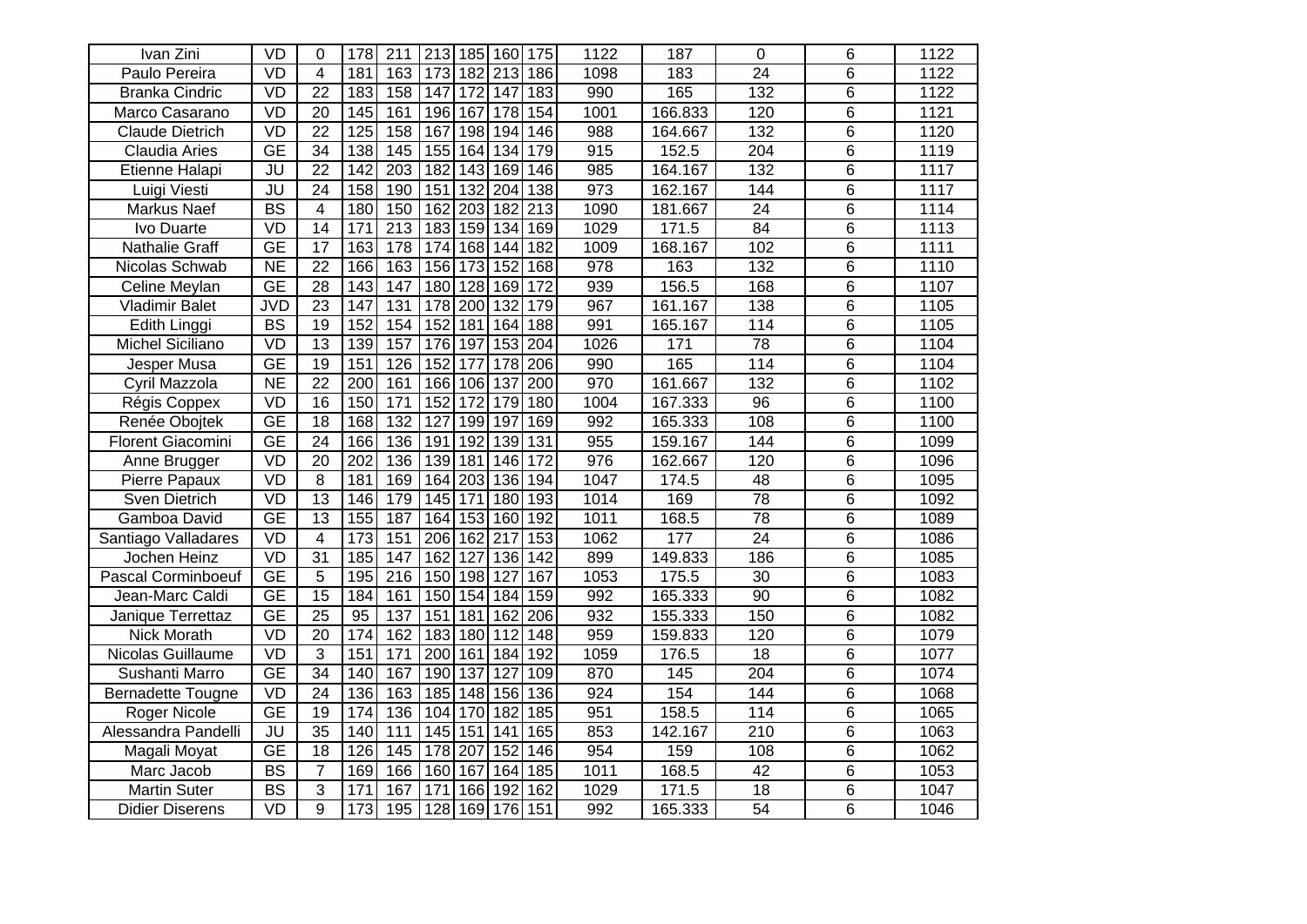| Aldo Rossi               | <b>BS</b> |    | 58  | 201 | 57ء | 180   | 26               | 150  | 972  | 162     | 66  | 6 | 1038 |
|--------------------------|-----------|----|-----|-----|-----|-------|------------------|------|------|---------|-----|---|------|
| André Decarli            | GE        | 35 |     | 45  | 122 | 155   | 1581             | 134  | 825  | 137.5   | 210 | 6 | 1035 |
| <b>Philippe Sauthier</b> | GE        | 23 | 38  | 151 | 193 | 141   | 157              | 115  | 895  | 149.167 | 138 | 6 | 1033 |
| <b>Christian Dietre</b>  | <b>BS</b> | 8  | 70  | 167 | 188 | 19    | 185              | 155  | 984  | 164     | 48  | 6 | 1032 |
| Muriel Zini              | VD        | 5  | 164 | 199 | 147 | 134   | 72               | 184  | 1000 | 166.667 | 30  | 6 | 1030 |
| Joel Company             | GE        | -1 | 75  | 153 | 148 | 169   | 41               | 175  | 961  | 160.167 | 66  | 6 | 1027 |
| Gilbert Scarano          | <b>BS</b> |    | 56  | 45  | 170 | 143   | 167              | 198  | 979  | 163.167 | 42  | 6 | 1021 |
| hristophe Guillaume Ge   | VD        | 17 | 148 | 193 | 137 | 135   | 1291             | 173  | 915  | 152.5   | 102 | 6 | 1017 |
| Miguel Bellon            | VD        | 24 | 15  | 164 | 157 | 143 I | '30I             | 164  | 873  | 145.5   | 144 | 6 | 1017 |
| Marlyse Rossi            | <b>BS</b> | 35 | 15  | 10  |     | 106   | 151              | 144. | 803  | 133.833 | 210 | 6 | 1013 |
| Juan Escribano           | JU        | 16 | 35  | 155 | 32  | 187   | 126 <sub>1</sub> | 154  | 889  | 148.167 | 96  | 6 | 985  |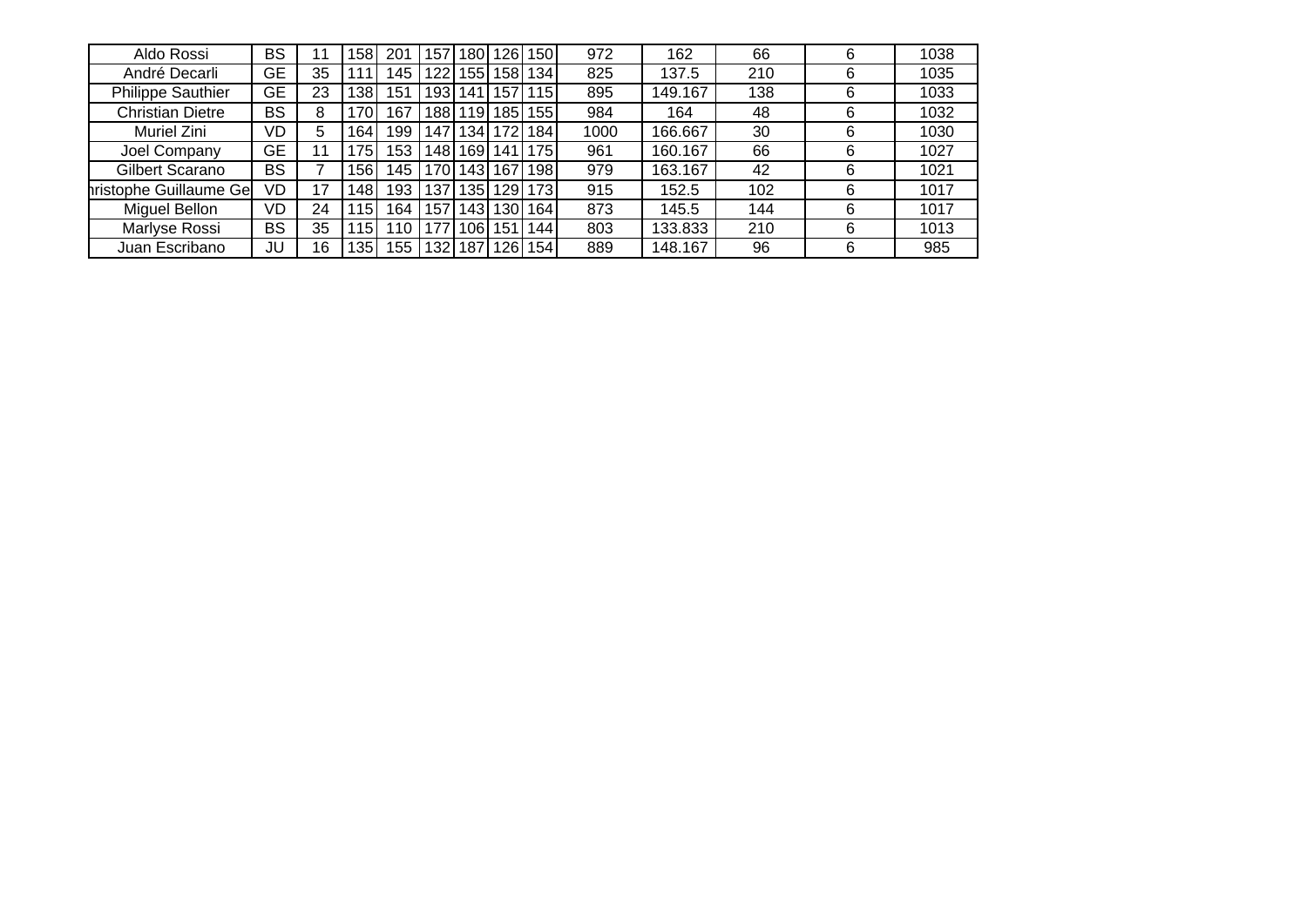

## *5ème Triplette de Noël Résultat Triplette*



| Rang                    | Nom Prénom             | Sect       | <b>HDC</b>     | 1   | 2   | 3   | 4       | 5               | 6       | <b>Total</b> |        | Moyenne Total HDC NB Parties |                | <b>Total G</b> | <b>Total Triplette</b> |
|-------------------------|------------------------|------------|----------------|-----|-----|-----|---------|-----------------|---------|--------------|--------|------------------------------|----------------|----------------|------------------------|
|                         | Larry Vontobel         | <b>VD</b>  | 0              | 186 | 176 |     |         | 193 279 257 230 |         | 1321         | 220.17 | 0                            | 6              | 1321           |                        |
| 1                       | Tania Cuva             | ZH         | $\Omega$       | 194 | 223 |     |         | 187 185 199 182 |         | 1170         | 195.00 | $\mathbf 0$                  | 6              | 1170           | 3815                   |
|                         | Harn Chieh Kwan        | <b>BE</b>  | $\Omega$       | 213 | 180 | 243 | 209     | 199 280         |         | 1324         | 220.67 | $\mathsf 0$                  | 6              | 1324           |                        |
|                         | Christophe Oberson     | <b>VD</b>  | $\overline{0}$ | 179 | 268 | 198 | 223     | 267             | 236     | 1371         | 228.50 | $\Omega$                     | $6\phantom{1}$ | 1371           |                        |
| $\mathbf 2$             | <b>Etienne Martin</b>  | VD         | 13             | 210 | 174 |     | 187 182 | 177 150         |         | 1080         | 180.00 | 78                           | $6\phantom{1}$ | 1158           | 3703                   |
|                         | Savarino Giuseppe      | <b>VD</b>  | 13             | 184 | 178 |     |         | 194 191 168 181 |         | 1096         | 182.67 | 78                           | 6              | 1174           |                        |
|                         | Vasco Mendes           | VD         | $\Omega$       | 185 | 214 | 190 |         | 234 189 173     |         | 1185         | 197.50 | 0                            | $\,6$          | 1185           |                        |
| $\overline{\mathbf{3}}$ | Marcio Silvestre       | VD         | 0              | 167 | 254 |     |         | 223 191 226 214 |         | 1275         | 212.50 | $\mathbf 0$                  | 6              | 1275           | 3683                   |
|                         | P.A Syrvet             | <b>VD</b>  | $\overline{2}$ | 199 | 192 |     | 215 201 |                 | 190 214 | 1211         | 201.83 | 12                           | $6\phantom{1}$ | 1223           |                        |
|                         | <b>Mathieu Berges</b>  | <b>VD</b>  | $\Omega$       | 144 | 193 |     |         | 176 214 247 227 |         | 1201         | 200.17 | $\mathbf 0$                  | $\,6$          | 1201           |                        |
| 4                       | Philippe Huber         | VD         | $\Omega$       | 171 | 238 | 160 |         | 200 164 230     |         | 1163         | 193.83 | $\mathbf 0$                  | 6              | 1163           | 3638                   |
|                         | Cedric Bonzon          | <b>VD</b>  | 0              | 192 | 209 | 168 | 247     | 222             | 236     | 1274         | 212.33 | $\mathbf 0$                  | 6              | 1274           |                        |
|                         | Marie Noel Morand      | <b>GE</b>  | 8              | 185 | 212 |     |         | 170 183 205 182 |         | 1137         | 189.50 | 48                           | 6              | 1185           |                        |
| 5                       | <b>Gerard Chautard</b> | <b>VD</b>  | 6              | 178 | 215 |     | 185 169 |                 | 200 153 | 1100         | 183.33 | 36                           | $\,6$          | 1136           | 3624                   |
|                         | <b>Philippe Privat</b> | VD         | 3              | 159 | 244 | 214 | 231     | 215 222         |         | 1285         | 214.17 | 18                           | 6              | 1303           |                        |
|                         | Jean-Louis Grolhier    | VD         | $\overline{0}$ | 192 | 200 |     |         | 179 190 223 192 |         | 1176         | 196.00 | $\mathbf 0$                  | 6              | 1176           |                        |
| $6\phantom{1}$          | Ivan Zini              | <b>VD</b>  | 0              | 178 | 211 |     |         | 213 185 160 175 |         | 1122         | 187.00 | 0                            | 6              | 1122           | 3614                   |
|                         | Cosimo Martignano      | <b>VD</b>  | $\overline{0}$ | 245 | 247 |     | 234 199 | 221             | 170     | 1316         | 219.33 | $\Omega$                     | $6\phantom{1}$ | 1316           |                        |
|                         | <b>Yuval Riegler</b>   | <b>JBS</b> | 5              | 238 | 247 | 176 | 157     |                 | 232 188 | 1238         | 206.33 | 30                           | $\,6$          | 1268           |                        |
| 7                       | Cédric Cardinaux       | VD         | 10             | 227 | 142 |     | 189 192 | 217             | 203     | 1170         | 195.00 | 60                           | 6              | 1230           | 3612                   |
|                         | Markus Naef            | <b>BS</b>  | $\overline{4}$ | 180 | 150 | 162 | 203     | 182 213         |         | 1090         | 181.67 | 24                           | 6              | 1114           |                        |
|                         | Hans Schutz            | ZH         | 8              | 147 | 184 | 200 | 221     |                 | 175 205 | 1132         | 188.67 | 48                           | 6              | 1180           |                        |
| 8                       | Sacha Schnorf          | ZH         | 15             | 148 | 221 |     | 188 166 |                 | 249 140 | 1112         | 185.33 | 90                           | $6\phantom{1}$ | 1202           | 3587                   |
|                         | <b>Gregor Ramsak</b>   | ZH         | $\overline{7}$ | 209 | 210 | 161 | 186     | 194             | 203     | 1163         | 193.83 | 42                           | 6              | 1205           |                        |
|                         | Louis Pari             | <b>VD</b>  | 0              | 225 | 226 | 193 | 211     |                 | 167 203 | 1225         | 204.17 | $\mathbf 0$                  | 6              | 1225           |                        |
| 9                       | Michele Cuccurullo     | VD         | $\overline{7}$ | 212 | 183 |     |         | 189 180 180 190 |         | 1134         | 189.00 | 42                           | 6              | 1176           | 3543                   |
|                         | <b>Tony Urgese</b>     | <b>VD</b>  | 5              | 191 | 190 | 187 |         | 193 183 168     |         | 1112         | 185.33 | 30                           | $\,6$          | 1142           |                        |
|                         | Doppler Philippe       | <b>BS</b>  | $\overline{0}$ | 290 | 193 |     |         | 219 188 168 193 |         | 1251         | 208.50 | 0                            | $\,6$          | 1251           |                        |
| 10                      | Doppler Ruth           | <b>BS</b>  | $\overline{7}$ | 173 | 192 |     |         | 188 180 181 173 |         | 1087         | 181.17 | 42                           | 6              | 1129           | 3517                   |
|                         | Doppler Thomas         | <b>BS</b>  | $\Omega$       | 132 | 224 |     |         | 187 179 220 195 |         | 1137         | 189.50 | $\mathbf 0$                  | 6              | 1137           |                        |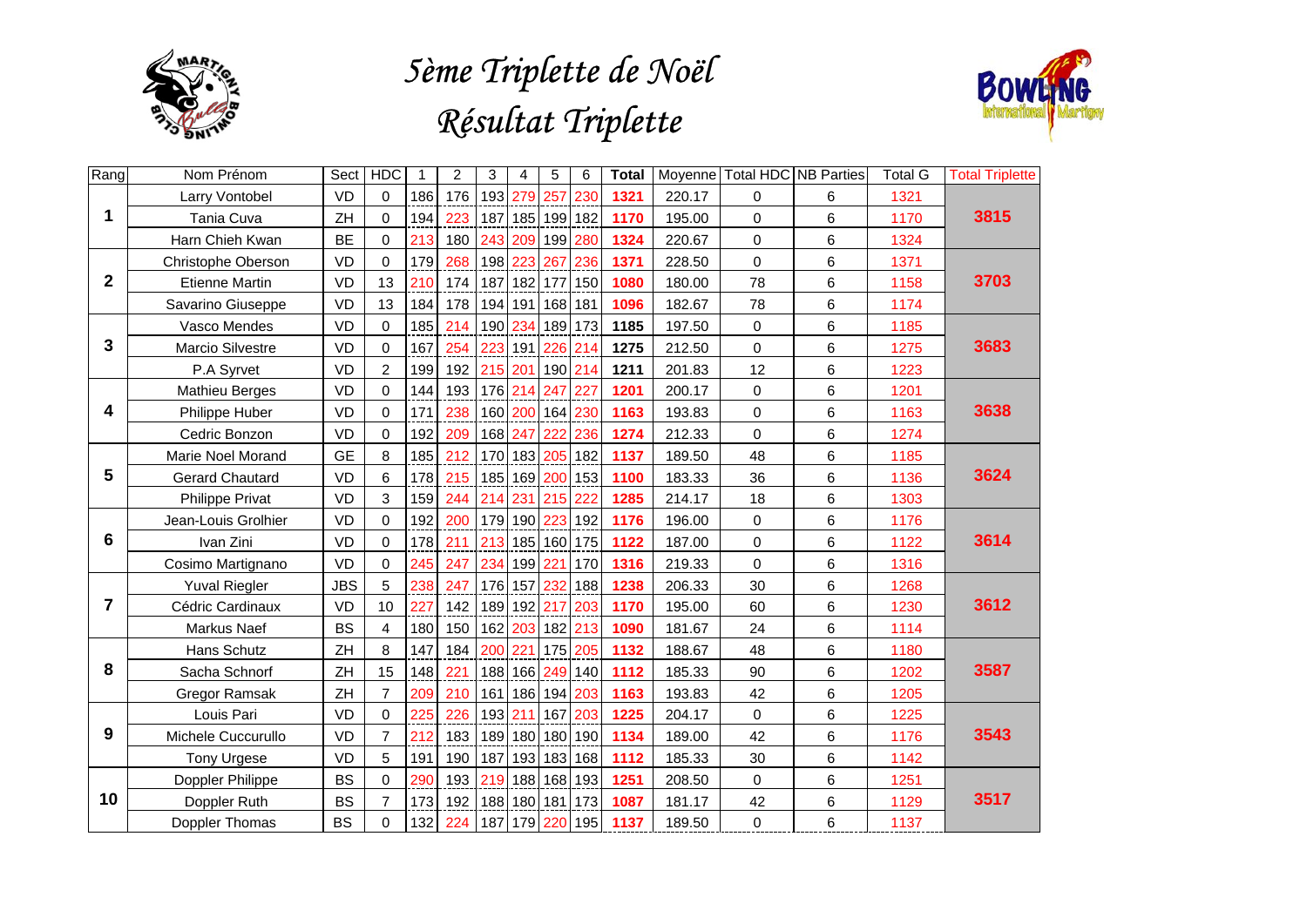|    | Pierre Alain Cardinaux       | VD        | 5              | 209 | 228 | 202 |     | 142 134 222     |             | 1137 | 189.50 | 30          | 6 | 1167 |      |
|----|------------------------------|-----------|----------------|-----|-----|-----|-----|-----------------|-------------|------|--------|-------------|---|------|------|
| 11 | <b>Didier Diserens</b>       | <b>VD</b> | 9              | 173 | 195 | 128 |     | 169 176 151     |             | 992  | 165.33 | 54          | 6 | 1046 | 3515 |
|    | Grégoire Romailler           | <b>VD</b> | 5              | 243 | 200 | 193 | 182 |                 | 256 198     | 1272 | 212.00 | 30          | 6 | 1302 |      |
|    | Berardo De Felicis           | <b>VD</b> | $\overline{7}$ | 158 | 192 | 262 |     | 200 180 147     |             | 1139 | 189.83 | 42          | 6 | 1181 |      |
| 12 | Natacha Corminboeuf          | <b>VD</b> | 13             | 185 | 185 | 223 | 124 |                 | 204 163     | 1084 | 180.67 | 78          | 6 | 1162 | 3488 |
|    | Louis Cherillo               | VD        | 13             | 189 | 185 | 154 | 171 | 184             | 184         | 1067 | 177.83 | 78          | 6 | 1145 |      |
|    | <b>Martinez Marie-Claude</b> | <b>GE</b> | 17             | 219 | 190 | 146 | 193 |                 | 200 163     | 1111 | 185.17 | 102         | 6 | 1213 |      |
| 13 | Martinez Vanessa             | <b>GE</b> | 9              | 166 | 184 | 146 |     | 226 189 221     |             | 1132 | 188.67 | 54          | 6 | 1186 | 3488 |
|    | Gamboa David                 | GE        | 13             | 155 | 187 | 164 |     | 153 160 192     |             | 1011 | 168.50 | 78          | 6 | 1089 |      |
|    | Goran Persson                | <b>BS</b> | $\overline{2}$ | 159 | 198 | 233 | 245 |                 | 172 178     | 1185 | 197.50 | 12          | 6 | 1197 |      |
| 14 | Nils Humbel                  | <b>BS</b> | $\Omega$       | 167 | 205 | 181 | 187 | 22'             | 182         | 1143 | 190.50 | $\Omega$    | 6 | 1143 | 3476 |
|    | Michael Deiner               | <b>BS</b> | 4              | 189 | 161 | 162 | 192 |                 | 192 216     | 1112 | 185.33 | 24          | 6 | 1136 |      |
|    | Valérie Cornuz               | VD        | $\mathbf{1}$   | 196 | 176 | 222 | 170 |                 | 218 170     | 1152 | 192.00 | 6           | 6 | 1158 |      |
| 15 | Muriel Zini                  | <b>VD</b> | 5              | 164 | 199 | 147 |     |                 | 134 172 184 | 1000 | 166.67 | 30          | 6 | 1030 | 3474 |
|    | Jean-Marc Godel              | <b>VD</b> | $\Omega$       | 178 | 229 | 233 | 191 | 207             | 248         | 1286 | 214.33 | $\mathbf 0$ | 6 | 1286 |      |
|    | Franco Martignano            | VD        | 14             | 177 | 140 | 179 |     | 188 182 176     |             | 1042 | 173.67 | 84          | 6 | 1126 |      |
| 16 | Michel Cherbuin              | VD        | 6              | 181 | 214 | 185 | 174 |                 | 191 216     | 1161 | 193.50 | 36          | 6 | 1197 | 3474 |
|    | <b>Yves Pfister</b>          | VD        | 13             | 162 | 184 | 155 | 219 |                 | 192 161     | 1073 | 178.83 | 78          | 6 | 1151 |      |
|    | Michel Siciliano             | VD        | 13             | 139 | 157 | 176 |     | 197 153 204     |             | 1026 | 171.00 | 78          | 6 | 1104 |      |
| 17 | Laurent Cavin                | VD        | $\overline{4}$ | 216 | 147 | 210 | 147 | 221             | 224         | 1165 | 194.17 | 24          | 6 | 1189 | 3467 |
|    | <b>Victor Pires</b>          | VD        | 15             | 171 | 176 | 202 | 218 |                 | 147 170     | 1084 | 180.67 | 90          | 6 | 1174 |      |
|    | Daniel Punsalan              | <b>BE</b> | 10             | 177 | 191 | 157 |     |                 | 216 149 216 | 1106 | 184.33 | 60          | 6 | 1166 |      |
| 18 | <b>Bernd Biallas</b>         | BE        | $\overline{7}$ | 163 | 203 | 155 |     | 170 202 223     |             | 1116 | 186.00 | 42          | 6 | 1158 | 3449 |
|    | Martin Schwab                | <b>BE</b> | 11             | 162 | 216 | 209 |     | 116 169 187     |             | 1059 | 176.50 | 66          | 6 | 1125 |      |
|    | Roberto Gili                 | <b>GE</b> | 21             | 150 | 193 | 161 |     | 143 178 179     |             | 1004 | 167.33 | 126         | 6 | 1130 |      |
| 19 | Jean-Marie Lansaque          | <b>GE</b> | 17             | 175 | 242 | 189 |     | 190 164 151     |             | 1111 | 185.17 | 102         | 6 | 1213 | 3447 |
|    | Jesper Musa                  | <b>GE</b> | 19             | 151 | 126 | 152 | 177 | 178             | 206         | 990  | 165.00 | 114         | 6 | 1104 |      |
|    | Ignazio Savarino             | <b>VD</b> | 20             | 177 | 162 | 206 | 168 |                 | 193 176     | 1082 | 180.33 | 120         | 6 | 1202 |      |
| 20 | Nick Morath                  | <b>VD</b> | 20             | 174 | 162 | 183 |     | 180 112 148     |             | 959  | 159.83 | 120         | 6 | 1079 | 3444 |
|    | Robert Des Pouys             | VD        | 15             | 197 | 166 | 159 | 161 | 210             | 180         | 1073 | 178.83 | 90          | 6 | 1163 |      |
|    | Pascal Perito                | <b>GE</b> | 10             | 165 | 175 | 168 | 197 |                 | 197 174     | 1076 | 179.33 | 60          | 6 | 1136 |      |
| 21 | Nathalie Graff               | <b>GE</b> | 17             | 163 | 178 | 174 |     | 168 144         | 182         | 1009 | 168.17 | 102         | 6 | 1111 | 3438 |
|    | Serge Burgé                  | GE        | 8              | 177 | 188 | 168 | 237 |                 | 196 177     | 1143 | 190.50 | 48          | 6 | 1191 |      |
|    | Roland Regenass              | VD        | 16             | 154 | 178 | 215 |     | 156 170 156     |             | 1029 | 171.50 | 96          | 6 | 1125 |      |
| 22 | <b>Christophe Regenass</b>   | VD        | 12             | 156 | 197 | 176 |     |                 | 165 188 199 | 1081 | 180.17 | 72          | 6 | 1153 | 3419 |
|    | <b>Clive Genevaz</b>         | VD        | 15             | 159 | 192 |     |     | 176 171 181 172 |             | 1051 | 175.17 | 90          | 6 | 1141 |      |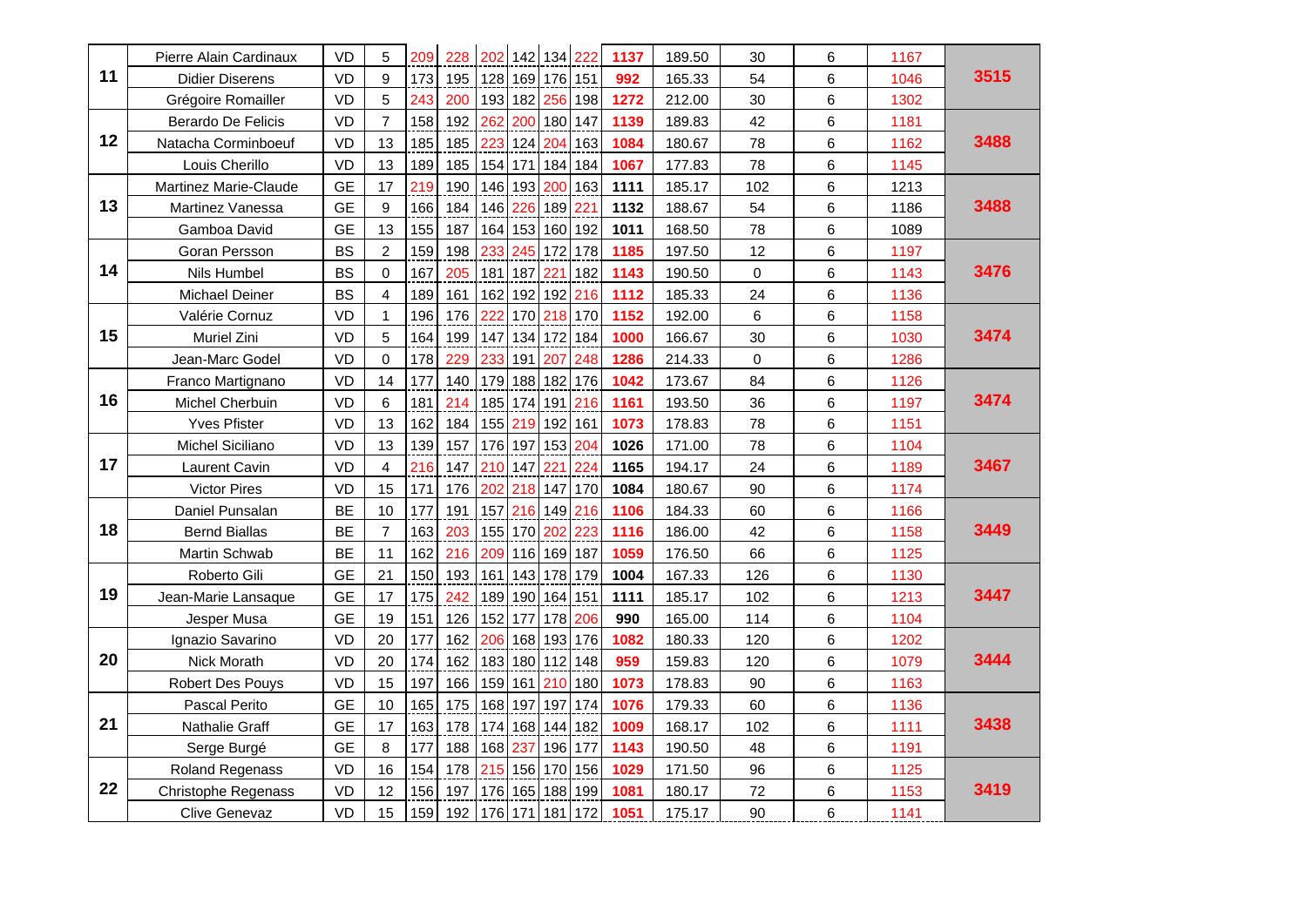|    | Eric Bezuchet            | <b>VD</b>  | 4              | 226 | 222 | 160 |     | 147 169         | 180 | 1104 | 184.00 | 24  | 6     | 1128 |      |
|----|--------------------------|------------|----------------|-----|-----|-----|-----|-----------------|-----|------|--------|-----|-------|------|------|
| 23 | Giovanni Turla           | <b>VD</b>  | 13             | 198 | 169 |     |     | 200 179 126 191 |     | 1063 | 177.17 | 78  | 6     | 1141 | 3416 |
|    | Olivier Dancla           | <b>VD</b>  | 8              | 207 | 169 | 170 | 171 | 181             | 201 | 1099 | 183.17 | 48  | $\,6$ | 1147 |      |
|    | Javier Mas               | VD         | 14             | 155 | 187 | 182 | 192 | 165 197         |     | 1078 | 179.67 | 84  | $\,6$ | 1162 |      |
| 24 | Nicolas Guillaume        | <b>VD</b>  | 3              | 151 | 171 | 200 | 161 | 184 192         |     | 1059 | 176.50 | 18  | 6     | 1077 | 3388 |
|    | Xavier Ecoffey           | VD         | $\mathbf{1}$   | 173 | 204 | 191 | 158 | 169             | 248 | 1143 | 190.50 | 6   | 6     | 1149 |      |
|    | Joel Fontaine            | <b>GE</b>  | 16             | 181 | 156 | 169 |     | 179 167         | 208 | 1060 | 176.67 | 96  | 6     | 1156 |      |
| 25 | <b>Florent Giacomini</b> | <b>GE</b>  | 24             | 166 | 136 | 191 |     | 192 139         | 131 | 955  | 159.17 | 144 | 6     | 1099 | 3387 |
|    | <b>Emeline Bramm</b>     | <b>GE</b>  | 17             | 145 | 144 | 166 |     | 183 199 193     |     | 1030 | 171.67 | 102 | 6     | 1132 |      |
|    | Patrice Girardin         | <b>VD</b>  | 8              | 225 | 202 | 179 |     | 184 191 173     |     | 1154 | 192.33 | 48  | 6     | 1202 |      |
| 26 | Pascal Corminboeuf       | GE         | 5              | 195 | 216 | 150 |     | 198 127         | 167 | 1053 | 175.50 | 30  | 6     | 1083 | 3385 |
|    | Régis Coppex             | <b>VD</b>  | 16             | 150 | 171 | 152 |     | 172 179 180     |     | 1004 | 167.33 | 96  | 6     | 1100 |      |
|    | Thomas Pepin             | <b>GE</b>  | 11             | 157 | 153 | 157 | 217 | 203             | 172 | 1059 | 176.50 | 66  | 6     | 1125 |      |
| 27 | Magali Moyat             | <b>GE</b>  | 18             | 126 | 145 | 178 | 207 | 152             | 146 | 954  | 159.00 | 108 | 6     | 1062 | 3366 |
|    | Valentin Meylan          | <b>GE</b>  | 26             | 155 | 132 | 200 |     | 188 147         | 201 | 1023 | 170.50 | 156 | 6     | 1179 |      |
|    | Sven Dietrich            | <b>VD</b>  | 13             | 146 | 179 | 145 | 171 | 180 193         |     | 1014 | 169.00 | 78  | $\,6$ | 1092 |      |
| 28 | Gianni Cibin             | <b>VD</b>  | 8              | 160 | 153 | 196 | 225 | 163 220         |     | 1117 | 186.17 | 48  | 6     | 1165 | 3362 |
|    | Vladimir Balet           | <b>JVD</b> | 23             | 147 | 131 | 178 | 200 | 132 179         |     | 967  | 161.17 | 138 | 6     | 1105 |      |
|    | Leonardo Liquiran        | <b>VD</b>  | 12             | 180 | 189 | 162 |     | 173 164         | 211 | 1079 | 179.83 | 72  | 6     | 1151 |      |
| 29 | Santiago Valladares      | <b>VD</b>  | 4              | 173 | 151 | 206 | 162 | 217             | 153 | 1062 | 177.00 | 24  | 6     | 1086 | 3359 |
|    | Paulo Pereira            | <b>VD</b>  | $\overline{4}$ | 181 | 163 | 173 |     | 182 213         | 186 | 1098 | 183.00 | 24  | 6     | 1122 |      |
|    | Cedric Regenass          | <b>VD</b>  | $\mathbf{1}$   | 233 | 200 | 170 |     | 181 159 215     |     | 1158 | 193.00 | 6   | 6     | 1164 |      |
| 30 | Sabine Chollet           | <b>GE</b>  | 5              | 164 | 181 | 185 |     | 178 208 211     |     | 1127 | 187.83 | 30  | 6     | 1157 | 3348 |
|    | Joel Company             | <b>GE</b>  | 11             | 175 | 153 | 148 |     | 169 141         | 175 | 961  | 160.17 | 66  | 6     | 1027 |      |
|    | Nicolas Schwab           | <b>NE</b>  | 22             | 166 | 163 | 156 |     | 173 152         | 168 | 978  | 163.00 | 132 | 6     | 1110 |      |
| 31 | Cyril Mazzola            | <b>NE</b>  | 22             | 200 | 161 | 166 |     | 106 137         | 200 | 970  | 161.67 | 132 | 6     | 1102 | 3345 |
|    | Marie-Françoise Haddad   | $NE$       | 35             | 163 | 125 | 176 |     | 157 144 158     |     | 923  | 153.83 | 210 | 6     | 1133 |      |
|    | <b>Bernadette Tougne</b> | <b>VD</b>  | 24             | 136 | 163 | 185 |     | 148 156 136     |     | 924  | 154.00 | 144 | 6     | 1068 |      |
| 32 | François Grohens         | <b>VD</b>  | 16             | 161 | 183 | 204 |     | 153 190 203     |     | 1094 | 182.33 | 96  | $\,6$ | 1190 | 3343 |
|    | Jochen Heinz             | <b>VD</b>  | 31             | 185 | 147 | 162 | 127 | 136             | 142 | 899  | 149.83 | 186 | 6     | 1085 |      |
|    | Jacques Bœuf             | <b>GE</b>  | 17             | 178 | 181 | 164 |     | 190 149 171     |     | 1033 | 172.17 | 102 | 6     | 1135 |      |
| 33 | Renée Obojtek            | <b>GE</b>  | 18             | 168 | 132 | 127 |     | 199 197         | 169 | 992  | 165.33 | 108 | 6     | 1100 | 3342 |
|    | Celine Meylan            | <b>GE</b>  | 28             | 143 | 147 | 180 |     | 128 169         | 172 | 939  | 156.50 | 168 | 6     | 1107 |      |
|    | Pierre Papaux            | <b>VD</b>  | 8              | 181 | 169 | 164 |     | 203 136         | 194 | 1047 | 174.50 | 48  | 6     | 1095 |      |
| 34 | Claude Dietrich          | VD         | 22             | 125 | 158 | 167 |     | 198 194         | 146 | 988  | 164.67 | 132 | 6     | 1120 | 3336 |
|    | Marco Casarano           | VD         | 20             | 145 | 161 |     |     | 196 167 178 154 |     | 1001 | 166.83 | 120 | 6     | 1121 |      |